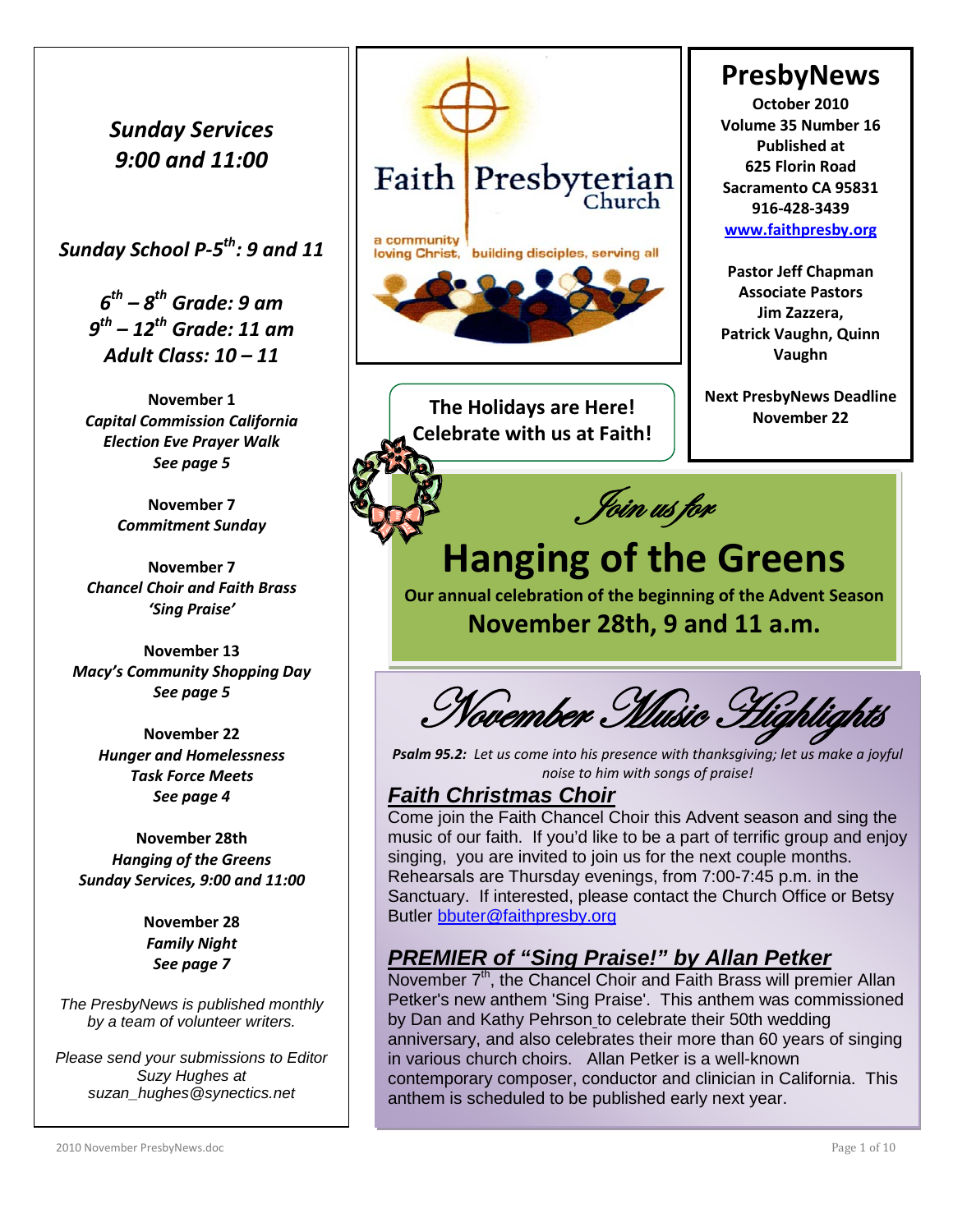# *Our Faith Family*

## **Ben Patterson Fall Retreat Messages Available on the Web**

Maybe you missed our Fall Retreat this September up at Tahoe but heard about the wonderful teaching we experienced from Ben Patterson. Or maybe you were there and would love to listen to some of those messages again. You're in luck! All of Ben's messages on learning to pray were recorded and are now available on our web page. Go to the "sermon/podcasts" page and click on the message you want to hear. Also, we have several copies of Bens' book, *God's Prayer Book* available here at church for only \$5 each. Stop by and pick one up.

For the podcasts, simply go to the Sermons tab on the home page (http://www.faithpresby.org) and you'll see all five sessions, in addition to a sample of the Faith Praise Band live from Dobbins Hall and the handout Ben distributed on how to Pray in small groups.

Thanks to our Webmaster DiAnne Brown and our Webhost Matt Huddleston for their hard work to get these on the site. Enjoy!

## **Pastor Joan Stock is Moving South**

The day we have all been dreading is drawing near. Joan Stock, formally Associate Pastor at Faith and currently our Parish Associate, is moving to Southern California. Joan has been an important leader and friend here at Faith and will be deeply missed by so many of us. Be sure to join us on Sunday, November  $7<sup>th</sup>$ , as we have an opportunity that morning to celebrate Joan's ministry here at Faith and wish her well in this next season of her life. When Joan moves in late November, her new address will be: 621 Mayflower Road #202, Claremont, Ca. 91711.

## **Interested in a Men's Evening Life Group?**

We have some people interested in beginning an evening life group for men on Wednesday evenings at 7:00 p.m. If you are interested in joining such a group, please contact Pastor Jeff Chapman at jchapman@faithpresby.org or 428-3439.

Life Groups are small groups (4-12) of people who meet weekly for Bible study, prayer and community. These groups have been instrumental in spiritual growth and building friendships for many here at Faith. Not a part of a Life Group? We'd love to tell you more.

- Adult Life Groups -We have men's, women's and mixed groups which meet at a variety of times and places. For more info contact Pastor Jeff (428-3439).
- Youth Life Groups These meet Sunday mornings after the Sermon. Junior high during both services. High school during both services.
- **College Life Group -** We meet on Thursdays from 7:30—9 p.m. Contact Pastor Quinn for more info.





# **From Miss Melinda**

Dear Faith Children, Families, and Friends,

Thank you for making my time at Faith Presbyterian extra special. I will never find words to express how much your love and appreciation meant to me. My new job is keeping me extremely busy, but I think about you often.

> Grace and peace, Ms. Melinda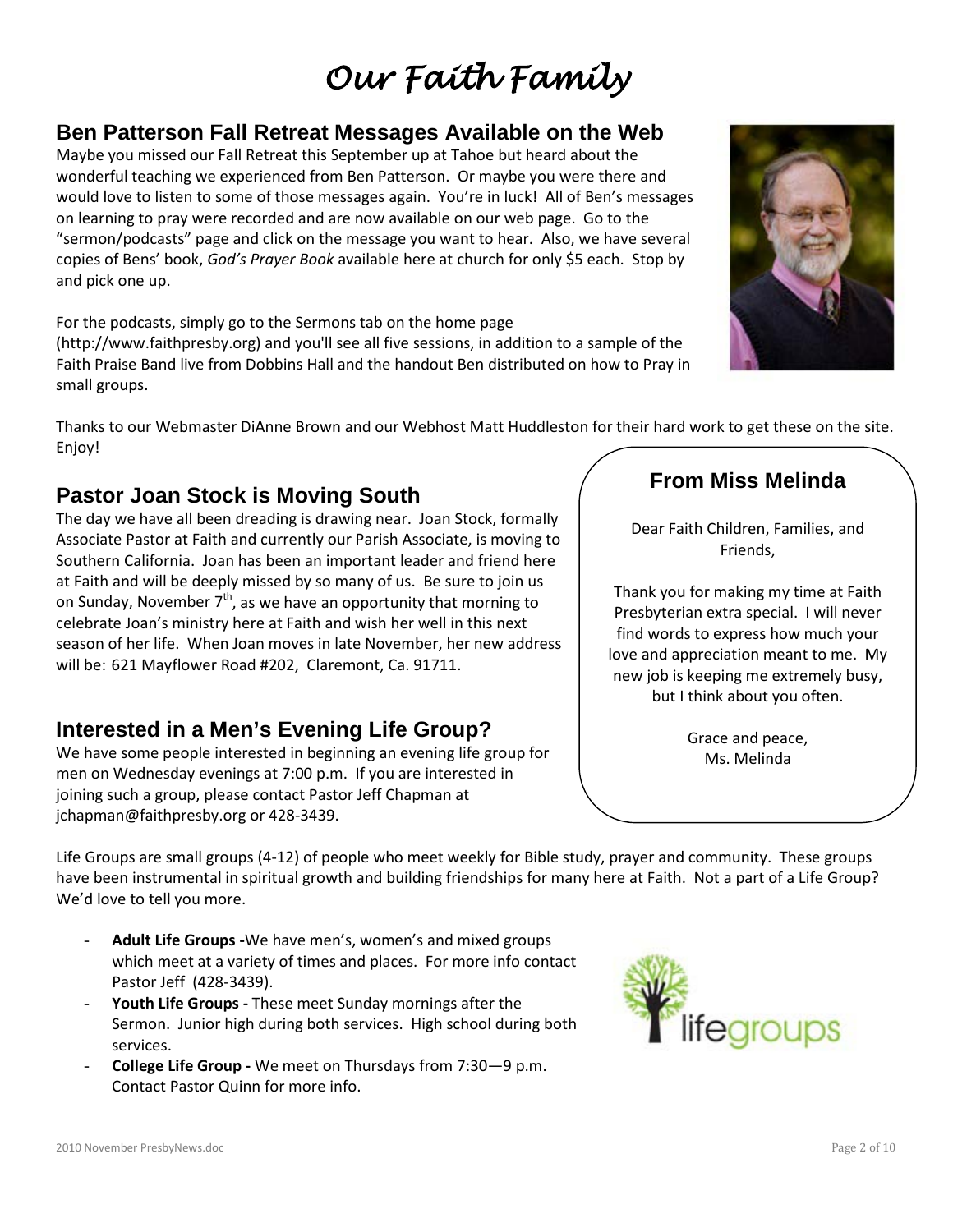*Pastor's Column* 



**Wonders (will) never cease!**

*Pastor Quinn Vaughn*

*"To wonder*" **1) speculate or be curious to know about something 2) be in a state of amazed admiration or awe**

"Wonders (will) never cease!" Have you ever heard this phrase? Well, it is true. Being one who hangs with a baby a lot, I would say that we are all born *wonderers*:

"I wonder what that is (staring at the wind, moving the trees), I wonder what that creature is (our cat), I wonder how to get that into my mouth, I wonder what this funny thing attached to my body is (a hand), I wonder what that gurgle inside of me is…"

Wonders never cease! These wonderings are accompanied now by screeches, laughter, smiles, open-eyed bewilderment, grimacing concentration or intense wiggling…

#### '*From the lips of children and infants you have ordained praise*' Psalm 8:3

Jesus quoted this truth to the adults at the temple who were angry at the children for responding in jubilant wonder at the wonders he was performing in their midst. (Matthew 21:14-16)

Where did I lose my wonder? It's as if "growing up" means growing out of wonder. Donald Miller, the author of '*Blue Like Jazz*', said it so well:

> "Too much time is spent trying to chart God on a grid, and too little is spent allowing our hearts to feel awe. By reducing Christian spirituality to formula, we deprive our hearts of wonder. When I think about the complexity of the Trinity, the three-in-one God, my mind cannot understand, but my heart feels wonder in abundant satisfaction. It is as though my heart, in the midst of its euphoria, is saying to my mind, 'There are things you cannot understand, and you must learn to live with this. Not only must you learn to live with this, you must learn to enjoy this...'"<sup>1</sup>

*And I pray that you, being rooted and established in love, may have power, together with all the saints, to grasp how wide and long and high and deep is the love of Christ, and to know this love that surpasses knowledge—that you may be filled to the measure of all the fullness of God.* 

*Now to him who is able to do immeasurably more than all we ask or imagine, according to his power that is at work within us, to him be glory in the church and in Christ Jesus throughout all generations, for ever and ever! Amen.1*

Maybe a part of growing up in Christ means to tenaciously hold onto wonder while the world around us tries so hard to chart, grid and explain. The dictionary's definition of wonder that I put at the top of this reflection scrapes the surface of what wonder really is. As a person who sees through the eyes of faith, I prefer this one:

"Wonder is that feeling we get when we let go of our silly answers, our mapped out rules that we want God to follow. I don't think there is any better worship than wonder."<sup>1</sup>

I prefer this one, but I have a long ways to go. *Wonders (will) never cease!*

- **Quinn**
- <sup>1</sup> Donald Miller, *Blue Like Jazz*.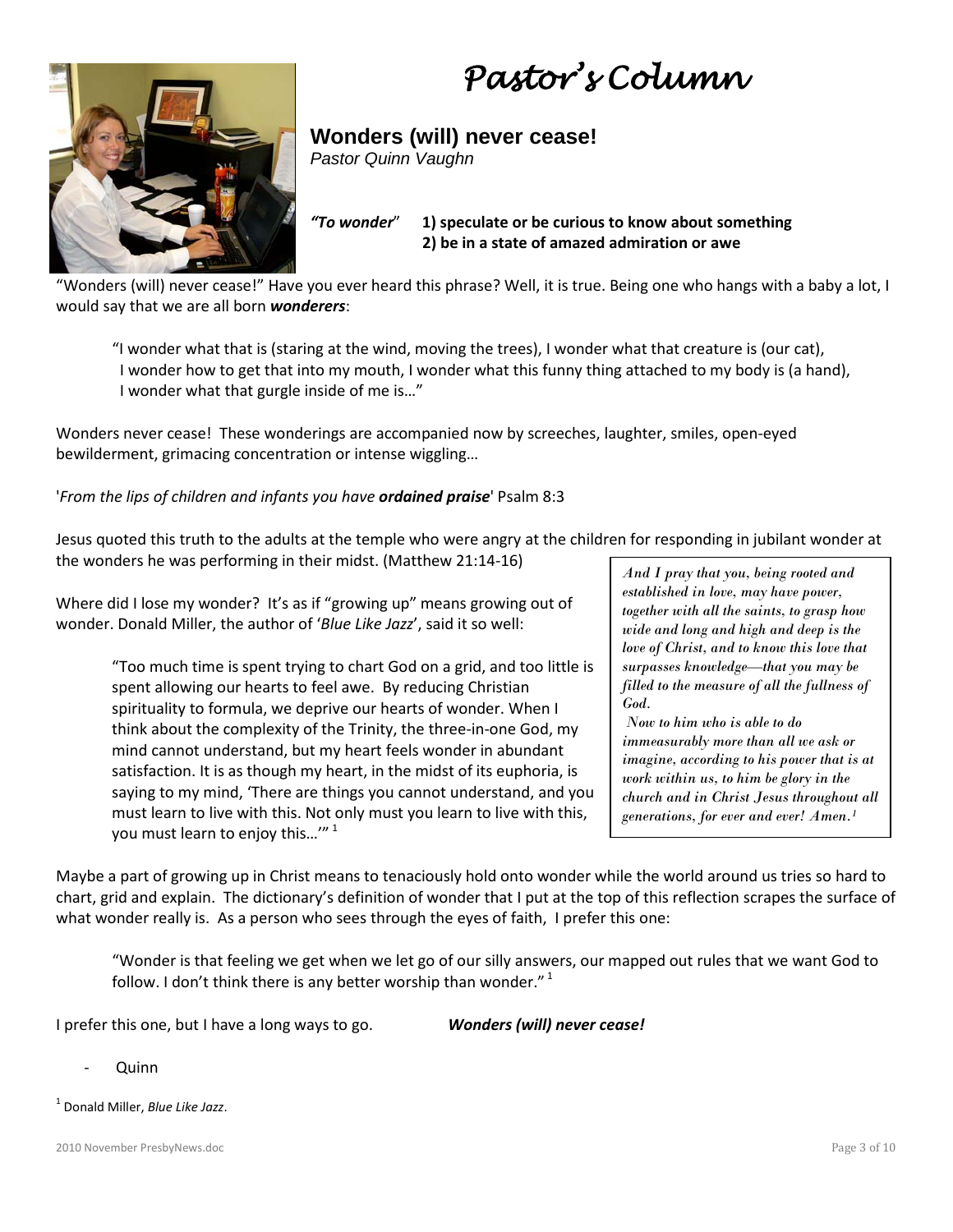## **Hunger and Homelessness Task Force Meets**

Faith's hunger and homelessness task force met again the 4<sup>th</sup> Monday of the month to discern how God is leading Faith to serve our brothers and sisters in Sacramento. We continued to read "*When Helping Hurts*" and discussed questions from the book. We are learning that, when serving those in Sacramento, we may spend more time "being" rather than "doing." Additionally, discussions will continue to center on how the congregation has served the community in the past, what agencies/organizations are already doing in Sacramento to address homelessness and hunger, and what gaps need to be filled. By early 2011 the task force will have specific recommendations to bring to the congregation. Questions? Contact DiAnne Brown at 395-6129.

## **Conney Willis Memorial Scholarship**

interested in pursuing God's call to mission. Conney was a much-loved member of Faith who served as a Mission As the anniversary approaches of the loss of Conney Willis, we'd like to remind members of the Faith congregation that a scholarship was established in her memory and is available to members of the Faith community who are elder and participated in numerous mission trips. She passed away in November 2008 at the age of 49. The scholarship was established by Dwayne, Kevin, and Kim Willis (Conney's husband and children) through donations given in Conney's name to Faith Church. The mission committee has earmarked an additional funding source to sustain the scholarship in the years ahead. Individuals interested in pursuing missions-related activities such as a service project, travel or study should contact Mission elder Rudy Buehler at 376-7079 or [rudybuehler@hotmail.com.](mailto:rudybuehler@hotmail.com)

#### **Recommendations for Nomination of Church Officers—Class of 2014**

Your Nominating Committee is interested in receiving recommendations for nominees to the offices of elder and deacon. Please pick up one or more nomination forms in the narthex.

Please remember - all nominees must be active members of Faith Presbyterian Church.



## **Thanksgiving Food Donations Needed!**

Loaves and Fishes is in need of the following items for their Thanksgiving meal that will be served Tuesday, November 23 at 11 a.m. Please take all donations to the Loaves & Fishes Warehouse by Monday, November 22. For more information, call 446-0874.

Needed: Turkeys (300) roasted and sliced with a jar of drippings; cranberry sauce, large can; yams, large can; pineapple, large cans, marshmallows, large or small; collard greens, large cans; ham hocks; assorted baked pies (400); whipping cream, cans; apple juice, gallon size; cornbread mix, boxes; stovetop dressing or dry dressing, large bags; onions, large bags; celery; chicken stock; sage seasoning. Also, socks – 2,000 new pairs (one size fits all).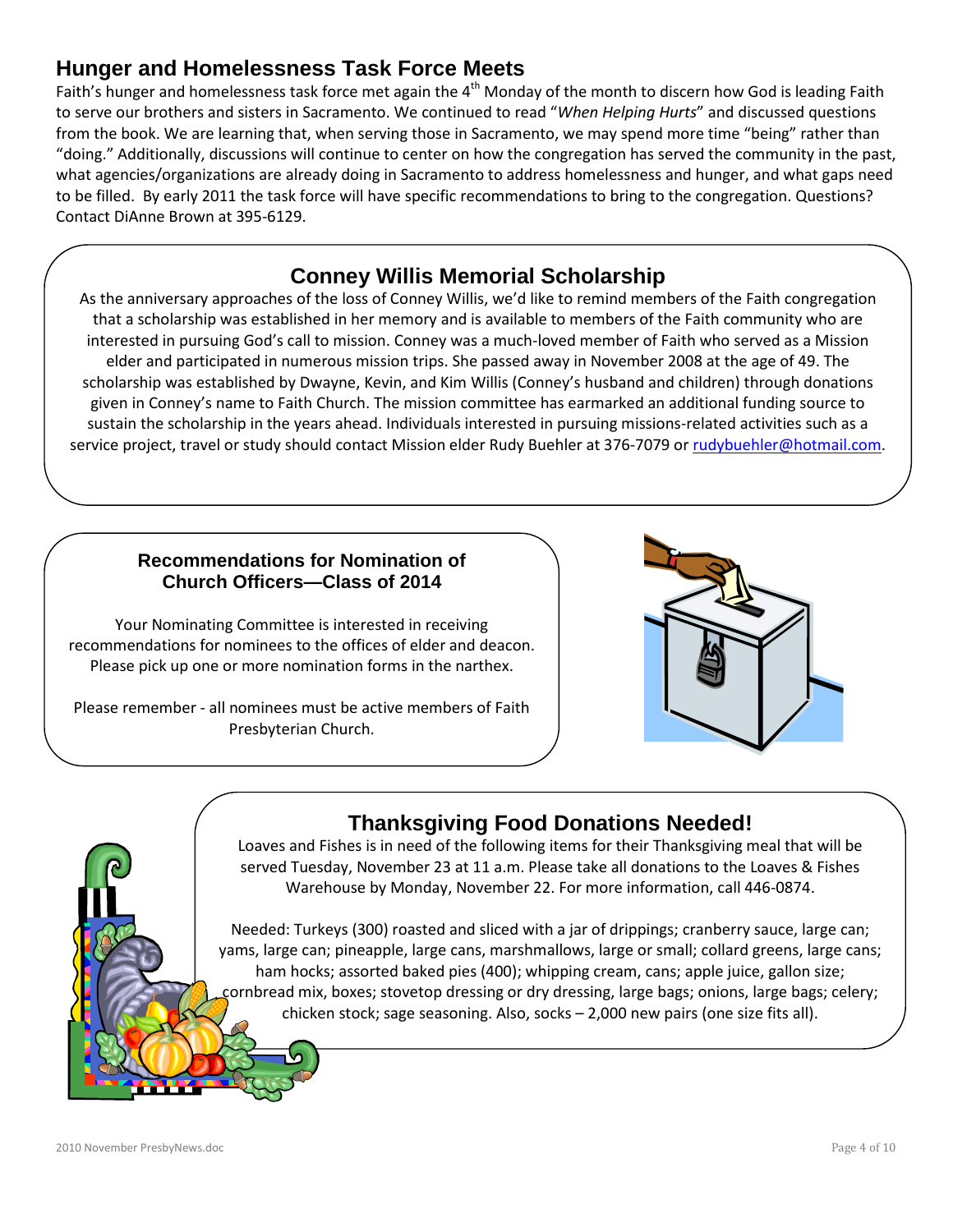# *Recent and Upcoming Events*

### **Groundbreaking for the New Food Closet**

Betty Park and Georgianne Becker are two of the 16 church represenatives who conducted a symbolic ground breaking for the new Food Closet. Designed by Faith's own architects, Dave Anders and Krysia Falltrick, at no charge, the accompanying plan shows the spacious new Food Closet to be built at the back of Bethany Presbyterian's yard.

## **Election Eve Prayer Walk**

Capital Commission California invites you to participate in its first Election Eve Prayer Walk!

*When:* Monday, November 1, 2010 - arrive anytime between 6 pm - 8 pm, rain or shine

*Where:* California State Capitol, Sacramento, California *Why:* Our Government Leaders need our prayers & God's help

#### **Prayer Stations**

Station 1: Pray for Judges Station 2: Pray for State Legislators Station 3: Pray for Governor Station 4: Pray for Washington, DC Station 5: Pray for Pastors, Churches & Capitol Commission



Please allow at least 30 minutes for the Prayer Walk. This is a non-partisan and non-political prayer event. Walkers start at the West steps of the State Capitol (Station 1) and then continue around the Capitol individually or in small groups, stopping to pray at each Prayer Station.

Parking is free along L Street or N Street - Free dinner for the first 100 Prayer Walkers compliments of Chick-Fil-A!

#### **Please RSVP to:**

Frank Erb, Capitol Commission California State Director, 916-412-7625 [frank.erb@capitolcom.org](mailto:frank.erb@capitolcom.org) [www.capitolcom.org](http://www.capitolcom.org/)

#### **Kings Tickets**

Basketball season is upon us, and Faith families have three opportunities to attend a game this year as part of a group: Sunday, December 19 with the Houston Rockets; Saturday, February 12 with the Oklahoma City Thunder; and Friday, April 1 with the Denver Nuggets. Because it is a group, tickets are \$25.50 (normally \$40.50), and the seats are located at midcourt halfway up the second deck. Fewer tickets are available this year, and there is a group from outside the church that takes advantage of this offer every year Join the fun at ARCO and root for our Kings!

#### **Macy's Annual Community Shopping Day**

On November 13, the downtown Macys has its annual Community Shopping Day. If you shop at Macys, this is a big sale day anyway, but if you have a shopping pass, you receive \$10 off an item worth \$25 or more and 10-20% off anything else you purchase. You are also entered in a drawing to win a \$500 shopping spree. While you shop, you can also enjoy some entertainment and free food.

You get shopping passes for \$10 from participating non-profits, and Barbara Tracy has a stack that one, just let Barbara know, and she will get you one.

**Call Barbara Tracy at (916) 428-0311 or e-mail her a[t bjtracy@comcast.net](mailto:bjtracy@comcast.net) for tickets/passes to both these events!**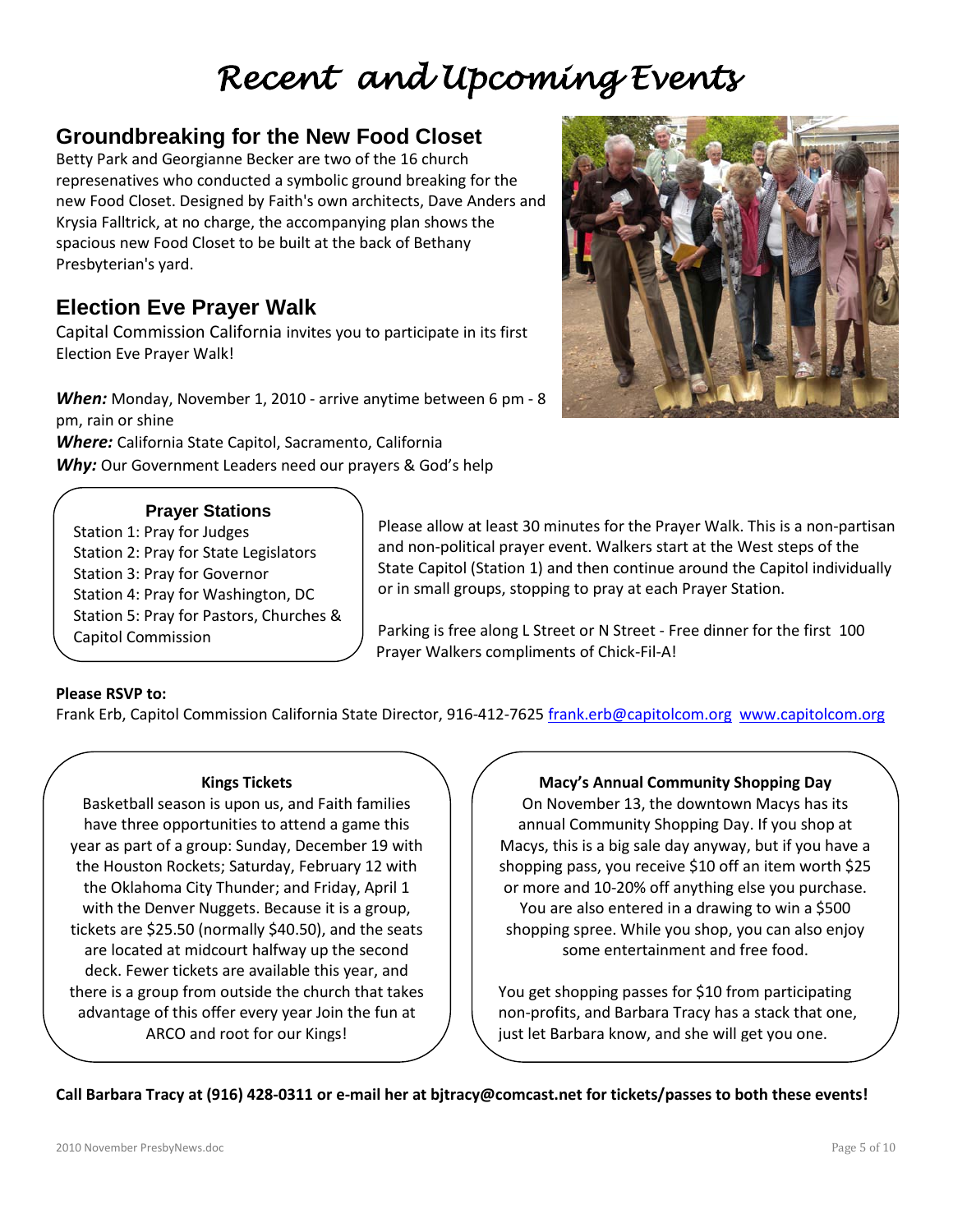### **Gathering for Prayer** *Would You Consider Joining Us Wednesday Mornings?*

*Armin* R.*Gesswein***,** the founder and director of Revival Prayer Fellowships, once wrote, "The first church did not have a prayer meeting, *it was a prayer meeting.*" Acts 1:14 confirms this. Luke writes about the early Christian community, "They all joined together constantly in prayer."

It is not difficult to make the case that the most important thing the church does is pray. At the very least it is the *first* thing that the church does. The church, of course, does lots of other things. We teach, we



serve, we worship, we disciple, we train, we build. But if we do not pray first, than everything else we do is done in vain because it is done by our own power. As the Psalmist writes, "Unless the Lord builds the house, its builders labor in vain." (Psalm 127:1)

This fall at Faith we have begun meeting on Wednesday mornings to pray together. We call this time *A Gathering for Prayer.* We have no other agenda other than to come together and seek God in prayer. In doing so we have two goals. First, we will pray for the renewal, the protection and the effectiveness of Faith Presbyterian Church. Second, we will pray for the spread of God's Kingdom to the entire world. As we pray, scripture will be our guide. We will learn to pray as God has instructed us to pray.

Perhaps you have never been to a prayer meeting and the thought of showing up intimidates you? Fear not! These gatherings are designed so that *all of us* can learn to pray together in groups together. Know that you will always be free to participate at your own comfort level.

#### *Join us this and every Wednesday morning from 6:30-7:30 a.m. in the Faith Sanctuary for what may be the most important meeting of our whole week!*

### **Update from the Finance Team**

At the end of our third fiscal quarter, September 30, 2010, we had a net income of \$35,360. Both our expenses and income were below budget expectations.

Income was below budget by \$12,528. This was due most significantly to our budget expectations for "Givers of Records" being higher than our actual receipts. Givers of Record are people who contribute regularly to Faith Presbyterian Church but do not pledge. Pledged income is above budget. Thank you to all who continue to dedicate a portion of their resources to the mission and vision of our church.

Expenses were below budget \$37,659. Most significantly Personnel expenses are below budget due to several employee position changes (reduction of maintenance staff at the beginning of the year, maternity leave for Pastor Quinn, and vacancy of our Children's Ministry Director). Personnel expenses are \$11,123 below budget. Property Maintenance is \$8,339 below budget. Christian Education and Missions are both approximately \$5,000 below budget. If you would like to see a detailed version of our financial statements or if you have questions, please feel free to contact Maria Rodriguez, Finance Elder, at 421.6967 or mmrodrig@aol.com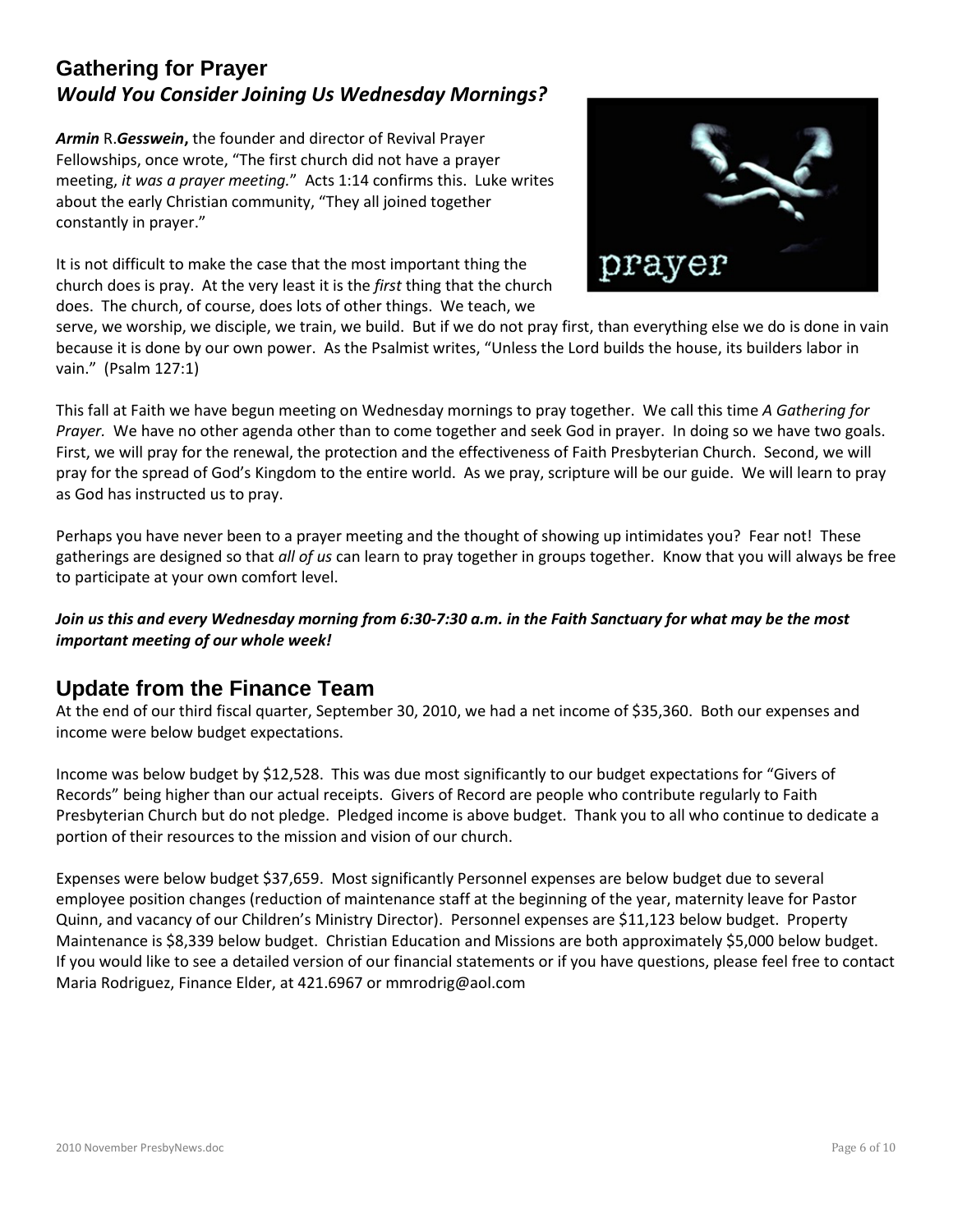# *Children's and Family Ministries*

# **Family Ministry @ Faith Presbyterian Church**

Christian Parenthood is the call to love your children like God loves you! This takes walking with and discipling our children in Christ day in and day out, living in the gospel story with them day in and day out, and teaching them how to trust and obey the Lord day in and day out. So, here at Faith we are - committed to walking along side one another, equipping one another, supporting one another and enjoying one another as we dare to live into this God given calling.

# **Family Nights**

We all need friends and we all need help raising our children in faith in Jesus. That is what Faith Family Nights are all about. Come reconnect and make new connections with other families and the Lord! Faith Family Nights are for the whole family (with children  $0 - 18$ .) You are invited to gather on the **4th Sunday of the month** (for the most part unless there is a special event or holiday (\* see calendar bellow) from **4:00-6:15pm in Link Hall.** Each night we will start with an all-family game time, followed by break-out sessions (for all ages!) and finished with dinner together. Dinner is paid for by your donations at the door. You can contribute whatever you can afford.

**For parents** we will have large group equipping session, followed by small

#### March 25-27th – TBD "Stay-Treat" April 17th – Palm Sunday Seder Dinner

Caroling

**2010—2011 Calendar**

November 28th – Family Night December 19th – Dinner and

January 30th – Family Night February 27th – Family Night

May 29th – Family Night June 26th – Family BBQ (Place TBD)

group discussions, closed with prayer for each other's families. **For children and youth** there is child care for children under the age of 3, fellowship and craft time for children 4 years old -  $5<sup>th</sup>$  grade and a Youth Café for Junior and Senior High (youth relevant videos and fellowship over coffee, tea and hot cocoa with our Youth Intern).

# *Meet Your Deacon: Gail Kinkennon, Parish 4*

*Tell us a little bit about yourself:* I am a librarian at the Martin Luther King Jr. Library. I am mom to Megan, one of our child care workers at Faith. I am a native Californian, born in Oakland and grew up in the Sacramento area.

*How long have you been part of the Faith family?* Five and a half years.

How do you see Christ working through the deacon ministry? In each of us, and as a team. I am most excited about the communion ministry. It is a true blessing to visit our homebound friends and extend the Lord's Supper to them and their families. The joy and appreciation of those we serve is a great reward personally.

*Memorable deacon moment:* So far in my short time of service was the new home blessing for the Stewart family with Pastor Jim and friends. We went from room to room in the house offering a blessing, even the bathroom. It was very moving emotionally to the family and all of us present.

*Hobbies/Interests:* I love reading mysteries and inspirational fiction. I enjoy my walks in the Pocket after a day at work. I long to spend time with dear friends and family. Movies, live theater and concerts are a favorite of mine. When I retire I want to play golf and travel.

Thank you Gail!

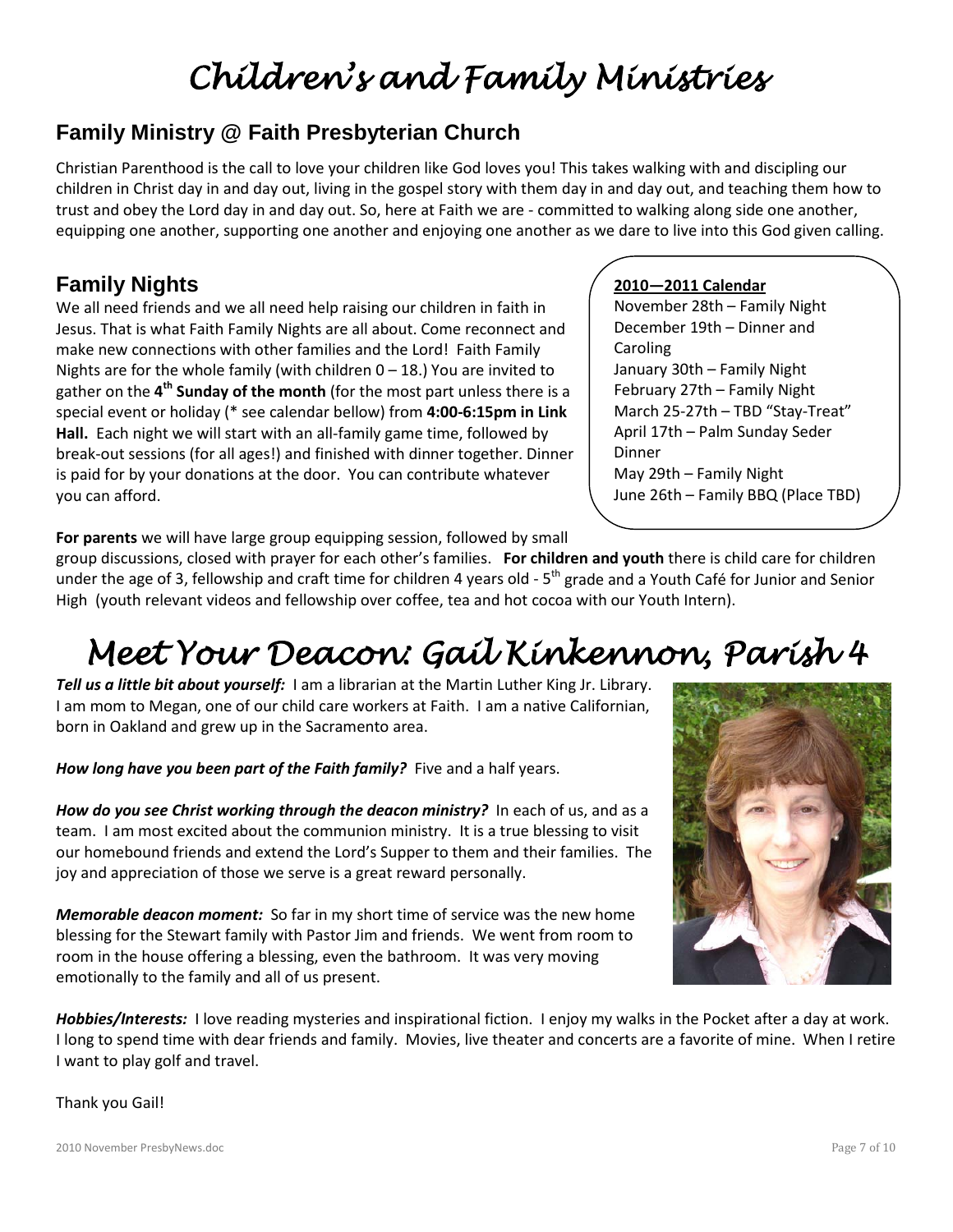# *Opportunities to Get Involved*

### **Foodlink Volunteer Opportunities**

The California Emergency Foodlink has volunteer opportunities throughout the holidays. They are located at 5800 Foodlink Street Sacramento, CA 95828 and can be reached at 916.387.9000 or Toll Free: 1.800.283.9000. Their website is [www.cafoodlink.org.](http://www.cafoodlink.org/) Call them today to schedule a time to volunteer! When participating, please wear closed toed shoes and long pants.



November 2010 Saturday, Nov 13 &Saturday, Nov 20, 9am –12pm

December 2010: Friday, Dec 3 &Saturday, Dec 4 4pm-7pm, 9am –12pm Friday, Dec 10 & Saturday, Dec 11 4pm-7pm, 9am –12pm Friday, Dec 17 & Saturday, Dec 18 4pm-7pm, 9am –12pm

> January 2011: Saturday, Jan 8 9am –12pm

### **How do I Start a New Ministry?**

Do you have an idea for a new ministry you want to begin? The way you go

about that is to contact the Elder of the area of your new ministry (i.e. Mission, Children's or it may be the Deacons). They will ask you to come to their team meeting and discuss your idea for a new ministry with the team. It may be a ministry that the team is able to approve (such as Sponsoring World Vision children by Mission or Prayer Blankets by the Deacons). You could then start the ministry; the team could also give you some guidance about starting the ministry. If it was a ministry such as Family Promise or Compassion Weekend (ministries that involve many in our church community and use of the facilities of the church, you would with the Elder take it to Session and it would require Session approval.

#### GOT AN ITCH?

No--not a physical one! It's that thought, idea, or whatever that keeps popping up in your mind that tells you to do it, or at least continue to flesh it out in your everyday thoughts. It ties in (at least in your mind) with how you want to serve Christ and be a more giving disciple. Your Problem Is---What do I do about it? Where do I start?

The answer: Bring it to the attention of the Lay Ministry Team. Let them know, either by speaking or writing what you have in mind. It's that easy. They would love to hear about that "itch" that has been bothering you and to assist you in any way they can.

### **Questions To Ask Charities Before Donating**

Recently a member of our congregation contacted DiAnne Brown regarding Faith's Local Mission Task Force. She wondered how we choose the organizations in the community with which we will partner and how we can determine if they are spending our money wisely. She also had a long list of organizations (local and national) to whom she makes a financial contribution. Did DiAnne know how to determine if her money was being spent wisely?

DiAnne directed her to a website I've used often in the past which rates charities in terms of the percentage of money they spend on program costs, administrative costs, and fundraising costs - [www.charitynavigator.org.](http://www.charitynavigator.org/) They provide great information and also include the several questions to consider. Check them out online – and next month's edition will include these questions!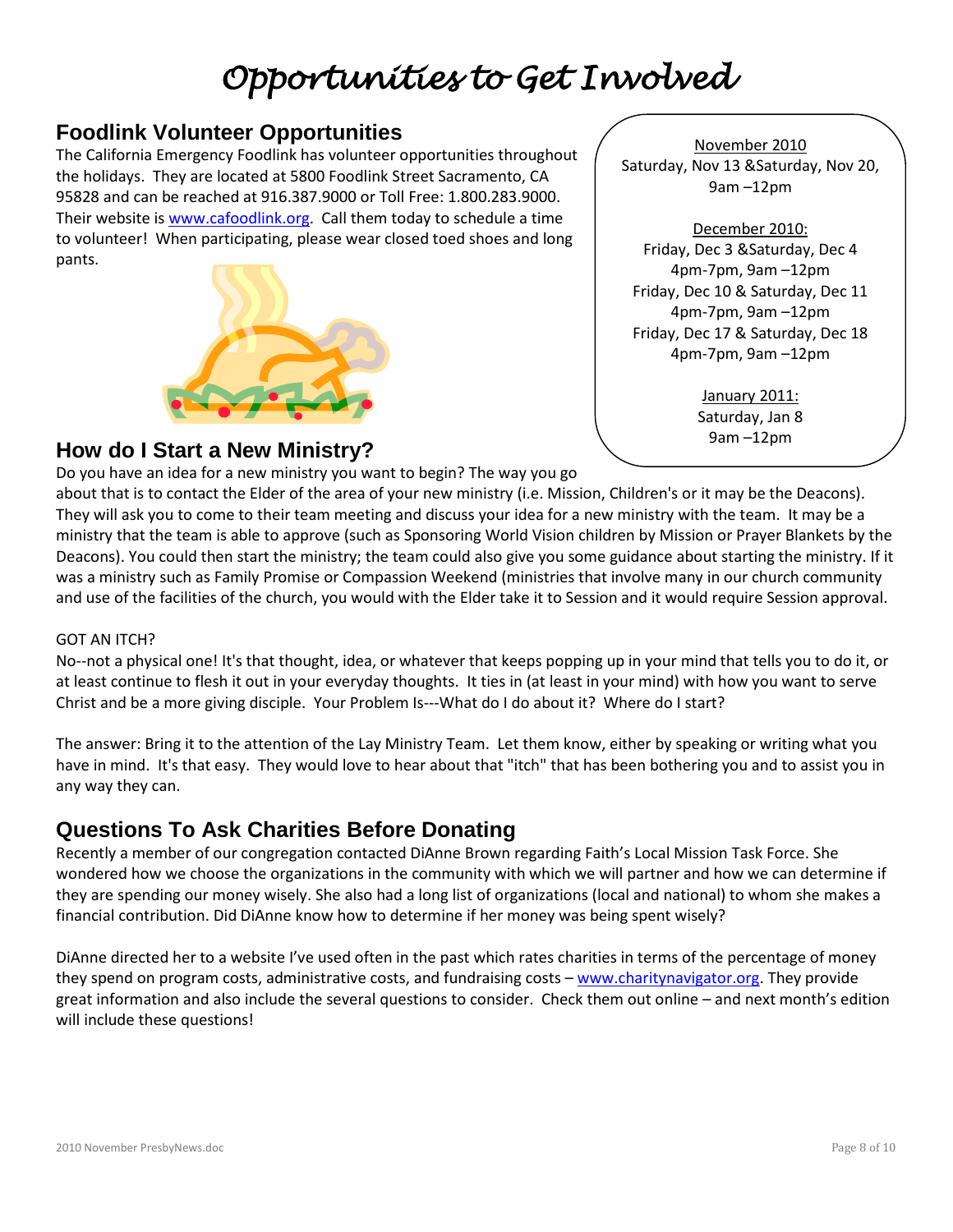# *Elders Report*

**What is Session?** Session is the governing body of our congregation. Made up of 17 members (pastors and elders) who are called by God and elected by the congregation, the Session is charged by God to oversee the ministry and mission of Faith Presbyterian Church. By God's grace, Session works hard to make sure that we are becoming, day by day, the sort of church God wants us to become – *A community loving Christ, building disciples, serving all.*

**What has Session been up to lately?** The following are some of the decisions which were made this month at Session and some of the areas of ministry which were celebrated. We hope you share in the enthusiasm of Session in all that God is doing in our midst. As a reminder, Session meetings are held the 2<sup>nd</sup> Monday of each month at 7:00 here at church. Unless otherwise determined, they are open meetings and church members are always encouraged to come listen in. We'll even share our snacks!

- **New Pledge Secretaries appointed –** Doran McDaniel, our pledge secretary these past few years, has moved with her husband, Walt, to Arizona. This month Session accepted the recommendation of our finance team to appoint Maria Rodriguez and Barbara Brown as co-pledge secretaries.
- **Forum at Faith to discuss General Assembly Amendments –** This past summer at the General Assembly (the national gathering of the Presbyterian Church USA), several amendments to our constitution (The Book of Order) were approved. Those amendments now need to be ratified by a majority of our Presbyteries before they take effect. The Presbytery of Sacramento will vote on these amendments at our February meeting. The Session agreed to hold an open forum here at Faith in January to help inform the congregation of the nature of these amendments, and to pray for God's leading and protection over our denomination, its leaders, and these decisions.
- **Master building plan presented –** A task force led by elder Dave Williamson, presented to Session the results of many months of careful and thoughtful work. A revised master building plan is now being considered by Session and could be endorsed as early as November. If and when that happens, the plan will be shared with the wider congregation for feedback, ideas, and ultimately a vote of approval.
- **Pocket Community Thanksgiving service cancelled this year –** It was reported to Session that local Pocket churches are considering trying a new way to connect with one another this year. In years past, we have gathered to worship together Thanksgiving week. This year we are exploring of other ways to connect, particularly around service projects in and for our community.
- **Session approves use of memorial money –** The Session approved the use of money from our Memorial Fund for the following purchases:
	- o **New Flat-Screen Television for Narthex Welcome Center –** The Communications Team will install this as another venue to communicate with the congregation events and celebrations.
	- o **Re-funding of Stoking the Fires of Faith –** This long-standing fund was created to help fund opportunities for members of the Faith community to receive training (e.g. classes, retreats, seminars) for areas of ministry. \$5000 was given from the memorial fund to reestablish this fund.
	- o **New Computer for Media Center –** Funds were approved towards the purchase of a computer and software to support the visual portion of our A/V improvements.

*If you ever have any questions for any of our elders, a complete list of names, areas of ministry, contact info, and even photos can be found on our web page a[t http://www.faithpresby.org/modules/fp\\_faith/?tac=3](http://www.faithpresby.org/modules/fp_faith/?tac=3)*